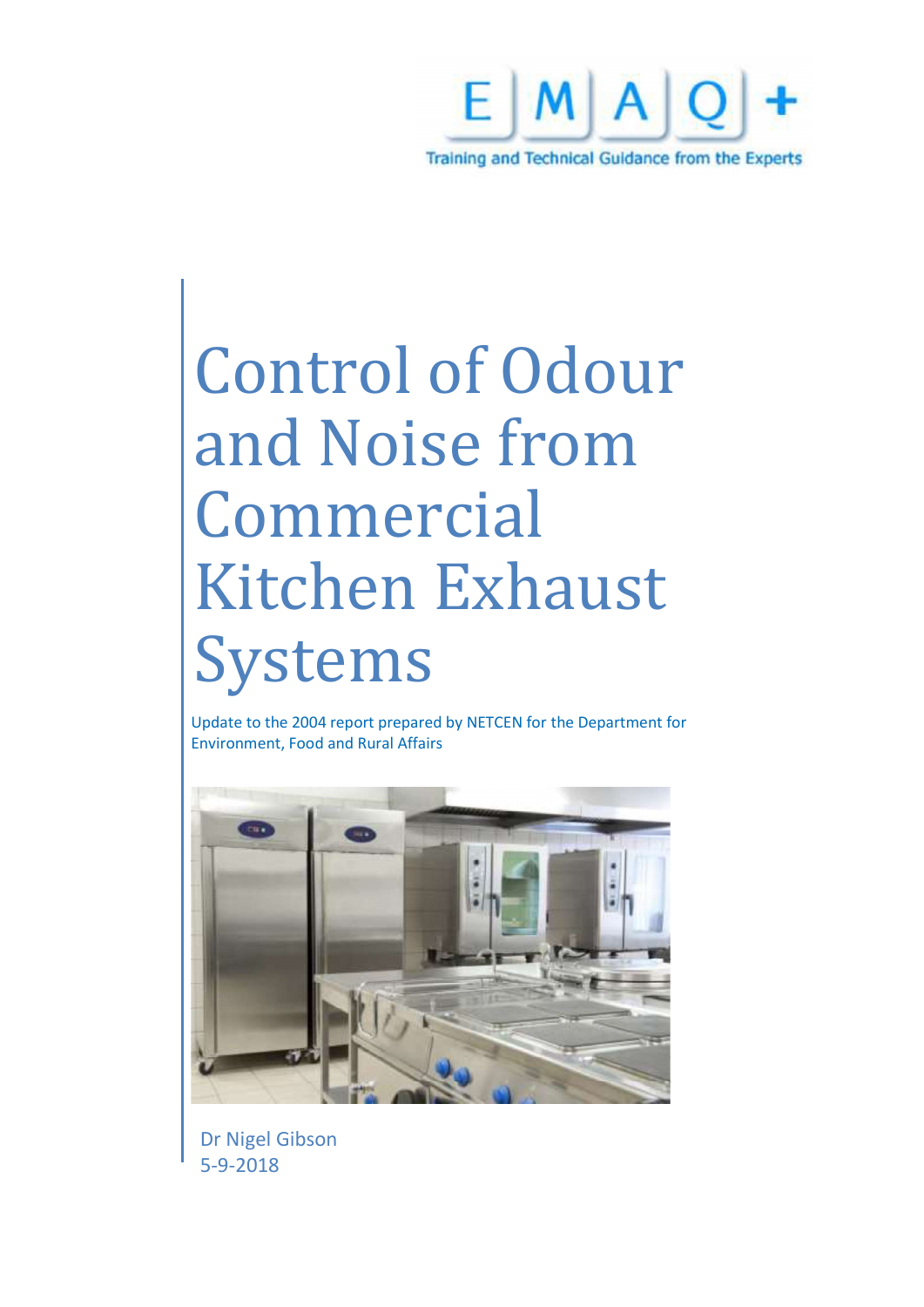## **Copyright**

| This document is an amendment of the original                |                                                  |
|--------------------------------------------------------------|--------------------------------------------------|
| document prepared by AEA Technology/                         |                                                  |
| NETCEN for Defra published in 2005.                          | $H \mid M \mid A \mid$                           |
|                                                              |                                                  |
|                                                              |                                                  |
| The content of this document which are EMAQ                  | Training and Technical Guidance from the Experts |
| copyright are presented in ' <i>italic text</i> '. EMAQ is a |                                                  |
| brand name of Ricardo-AEA Limited.                           | EMAQ+                                            |
|                                                              |                                                  |
|                                                              | The Gemini Building                              |
| The content of this amendment which remain                   | Fermi Avenue                                     |
| under Crown copyright is presented in 'normal                | Harwell IBC                                      |
| text'. It is reproduced and can be re-used under             | Harwell                                          |
| the terms of the Open Government Licence                     | <b>Didcot</b>                                    |
| Version 3-                                                   | OXON, OX11 0QR                                   |
| http://www.nationalarchives.gov.uk/doc/open-                 |                                                  |
| government-licence/version/3/                                | Telephone: 01235 753620                          |
|                                                              | Email: emaq@ricardo.com                          |
|                                                              |                                                  |

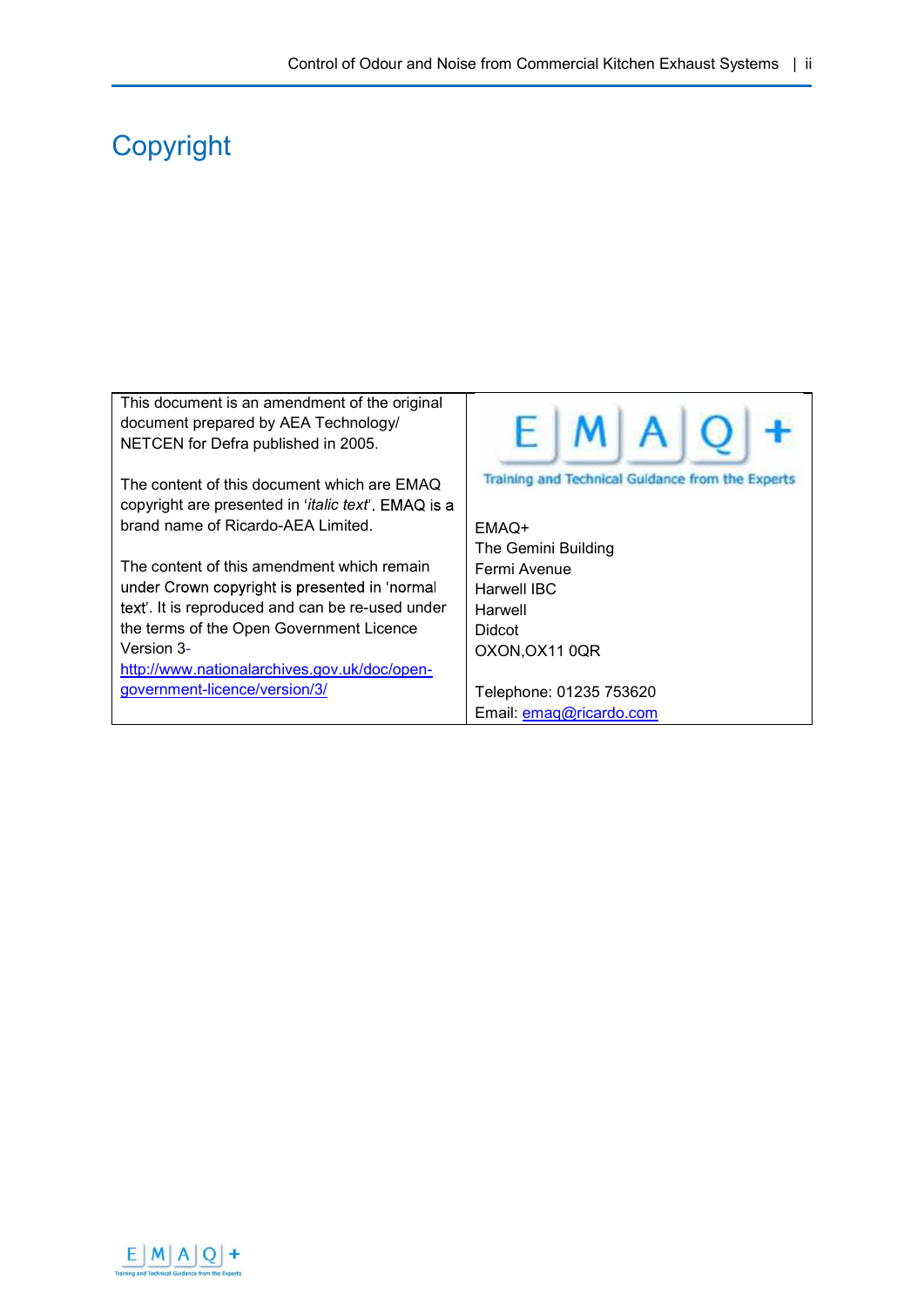## Foreword

Local Authorities, commercial kitchen designers and commercial kitchen operators have a vested interest in ensuring that appropriate equipment and techniques are employed to minimise the impact of these activities. Until September 2017 stakeholder were able to rely on the original version of the "Control of Odour and Noise from Commercial Kitchen Exhaust Systems" report, at which point Defra determined that the original published in 2005 was out of date and the quidance was 'withdrawn'.

Following Defra's decision to change the status of the original report, EMAQ decided to survey its local authority subscribers to evaluate whether the 2005 report was still relied upon. Of the survey responses received

- $\bullet$ over 97% of subscribers used the 2005 report.
- over 96% of subscribers found the 2005 report useful.  $\bullet$
- Over 83% of subscribers were aware that the 2005 report had been withdrawn
- $\bullet$ About 7% of subscribers had taken steps to issue their own guidance
- Over 83% of subscribers were in favour of revising and updating the guidance  $\bullet$

On the basis of the survey responses we took the decision to amend the 2005 report to ensure that the up-to-date technical guidance remained available to our subscribers. In preparing this amended document we applied the following editorial philosophy:

- We would rely on the original report structure and text as far as possible. The original document focused around English interpretation of relevant laws and regulations. This has continued in the amendment, however principles embodied in this document could be employed elsewhere.
- Where material in the original report was out of date and could not be replicated with more recent data, the original material would be removed.
- We would update any reference to latest legislation, standard and other technical material.
- We would take into account changes in cooking methods e.g. move toward wood fired cookers.
- Where material is available we would include additional 'case study' material to support the use of the guidance

#### Changes made to the original document have been highlighted in italics.

As experience of using the Guidance develops, and as further improvement relating to pollution control from commercial kitchen become available, it is anticipated that revisions of this document will become necessary. EMAQ is particularly keen to hear of examples of good assessment and design practice in this area so they can be incorporated in future versions of this document. All comments and further information in relation to this topic should be sent to emaq@ricardo.com.

The EMAQ document aims to be the authoritative voice for the provision of technical guidance on various aspects of pollution management by maintaining, enhancing and promoting the highest standards of working practices in the field and for the professional development of those who undertake this work. Membership of EMAQ is mainly drawn from Local Authority professionals working within the fields of pollution science, pollution assessment and pollution management.



Dr Nigel Gibson

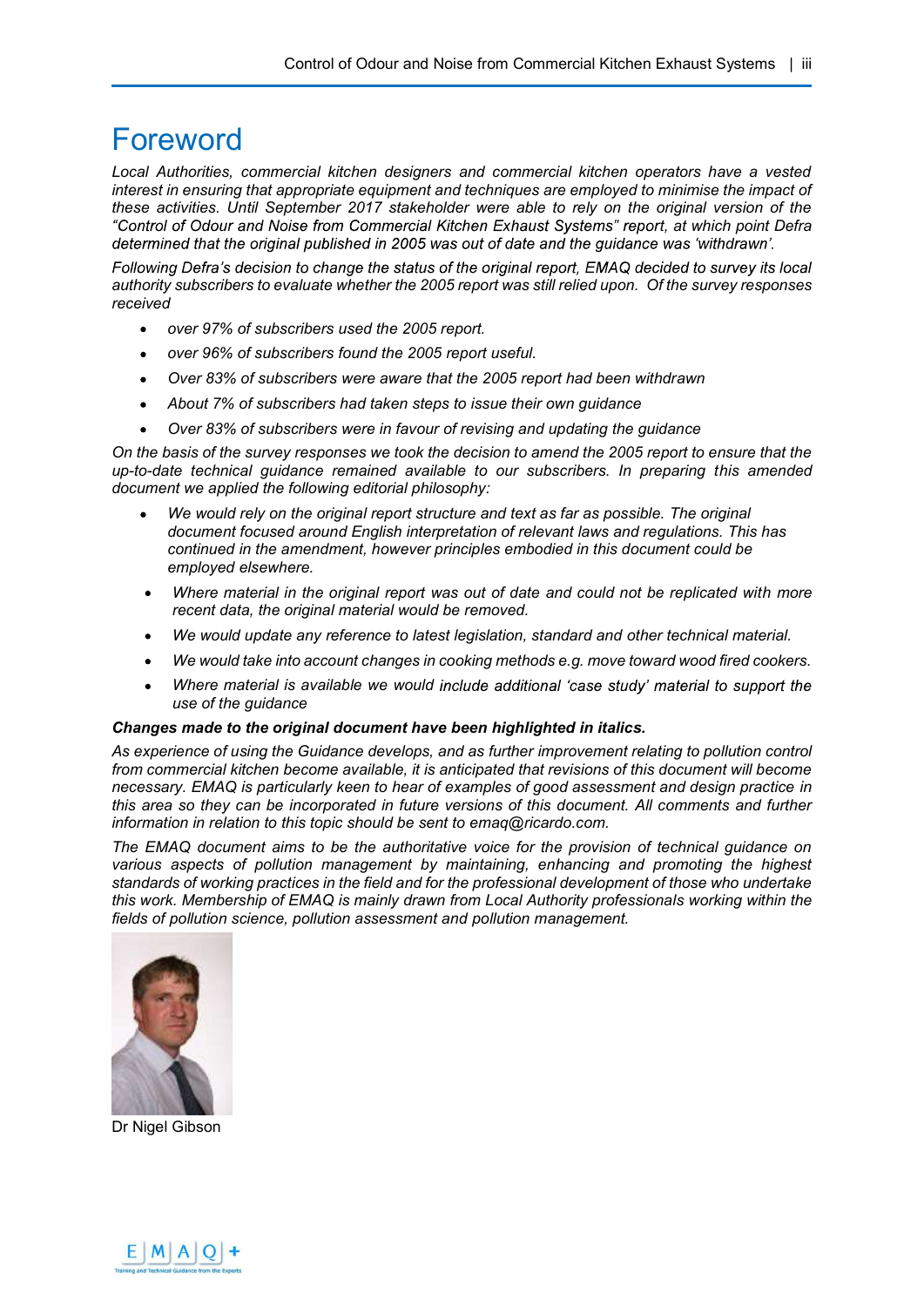## Best Practice for Design and Operation of Commercial Kitchen Ventilation Systems: Performance Requirements

#### Minimum Ventilation Rates

- An internal ambient air temperature of 28°C maximum  $\bullet$
- Maximum humidity levels of 70%
- Internal noise level should be between  $NR40 NR50$
- Dedicated make up air system to be approximately 85% of the extract flow rate
- Minimum air change rate of 40 per hour (bases on canopy and general room extraction)
- Extract flow rates for a commercial kitchen should be calculated using the thermal convection method only, as this overcomes heat and odour variation between different types of cooking appliances. Other less reliable methods remain available.

#### Minimum Requirements for Canopy

#### Velocity requirements:

- Light loading  $-0.25$  m/s (applies to steaming ovens, boiling pans, bain maries and stock pot stoves)
- Medium loading  $-0.35$  m/s (applies to deep fat fryers, bratt pans solid and open top ranges and griddles)
- Heavy loading  $-0.5$  m/s (applies to chargrills, mesquite and specialist broiler units)

#### Sizing:

- Ideally, the plan dimensions of the canopy shall always exceed the plan dimensions of the catering equipment by a minimum of 250 mm on each free side
- This should be increased to 600 mm in front of combination steaming ovens to cope with the steam or fumes released when the doors of the appliance are opened. Solid fuel appliances must have an overhang of 300 mm from the door open position

#### Materials:

A material that would comply with the food hygiene requirement is stainless steel

#### Grease Separation:

- The grease extracted by the separators shall be collected and removed so that it will not accumulate in either the canopy plenum or the ductwork system, or fall back onto the cooking surface
- The separator shall be constructed so that there are no sharp edges or projections and shall be easily removable for regular cleaning
- Primary filters that retain grease within the filtration matrix until cleaned, shall not be used (not to be confused with those designed with purpose made integral collection reservoirs)

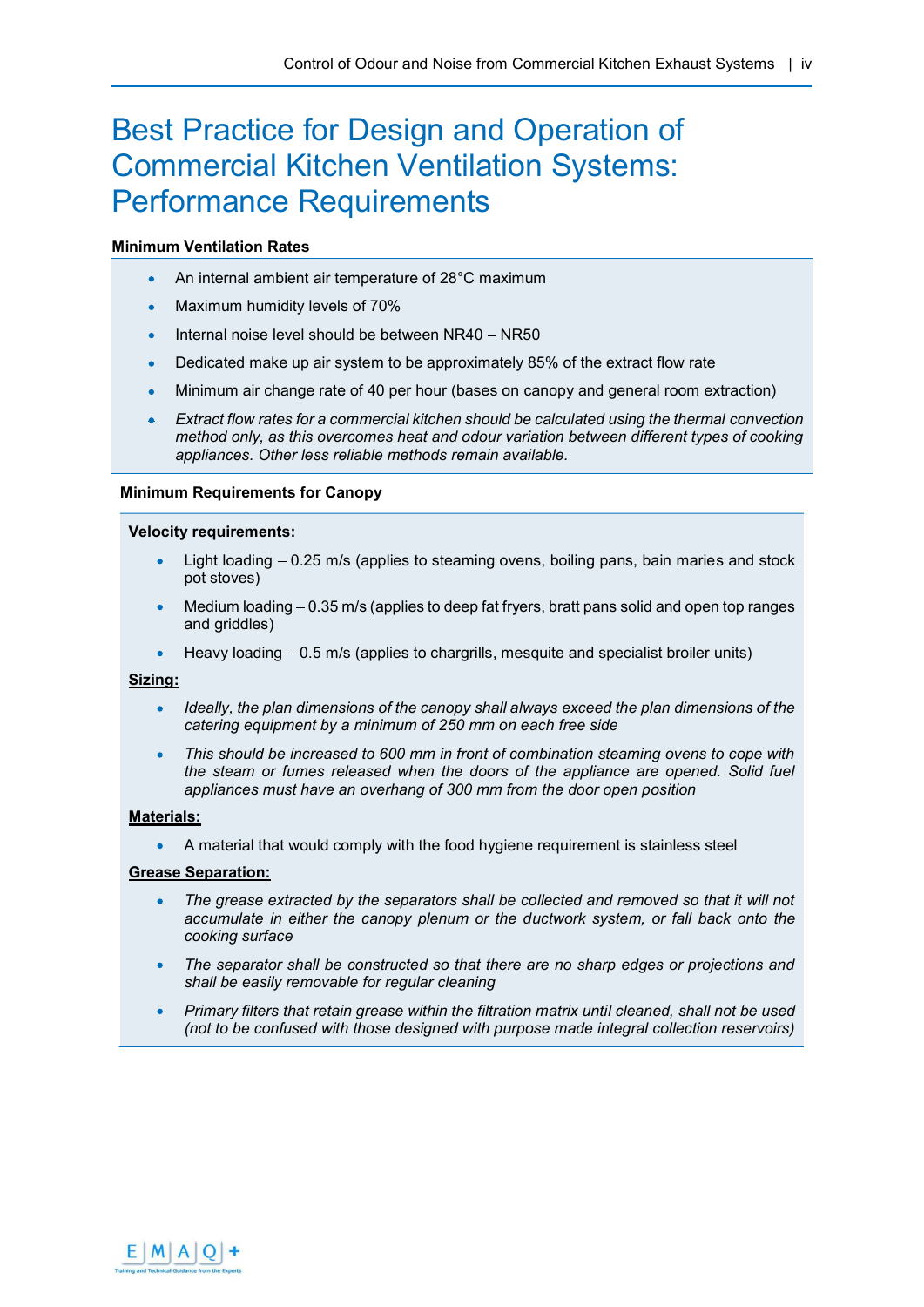#### Minimum Requirements for Duct Work

- All duct work should be Low Pressure Class 'A' and constructed in accordance with BESA Specification DW/144 with a minimum thickness of 0.8 mm
- Duct velocities should be as follows:

|             | Supply (m/s) | Extract (m/s) |
|-------------|--------------|---------------|
| Main runs   | $6 - 8$      | $6 - 9$       |
| Branch runs | $4 - 6$      | $5 - 7$       |
| Spigots     | $3 - 5$      | $5 - 7$       |

- All internal surfaces of the ductwork should be accessible for cleaning and inspection.  $\bullet$ Access panels should be installed at 2.0 m centres and should be grease tight using a heat proof gasket or sealant
- Duct work should not pass through fire barriers
- Where it is not possible to immediately discharge the captured air, fire rated duct work may be required

#### Minimum Requirements for Fans

Fans should be selected to handle the design resistance with an additional 10% airflow and 20% pressure margin allowed to suit possible extensions to the original kitchen plan.

Backward curved centrifugal, mixed flow or axial flow impellers are preferred as they are less prone to unbalance and are more easily maintained and cleaned due to their open construction. Fixed or adjustable metal impellers with a robust and open construction shall be used,

Care shall always be taken with the location of the supply and extract fans to ensure that there is sufficient space for regular cleaning and maintenance. Limited space shall not restrict selection of the correct fan.

Drain holes should be fitted.

For fans serving canopies above solid fuel burning appliances, the motor must be out of the airstream and impellers must have metal blades.

#### Minimum Requirements for Odour Control

#### **Objectives**

- for new premises or premises covered by planning conditions restricting the impact of odour the system shall be designed to prevent harm to the amenity.
- for existing premises not covered by planning conditions restricting the impact of odour, the system shall be designed to avoid statutory nuisance and shall comply with the principles of Best Practical Means.
- The design of a control system should recognise that there are two phases of contamination in a kitchen exhaust; particulate (grease, smoke, hydrocarbons/VOC) and gaseous (odour). The particulate phase needs to be removed prior to dealing with the gaseous phase.

To achieve these objectives the odour control system shall include an adequate level of:

- 1. Particulate and odour control; and
- 2. stack dispersion.

The overall performance of the odour abatement system will represent a balance of 1 and 2.

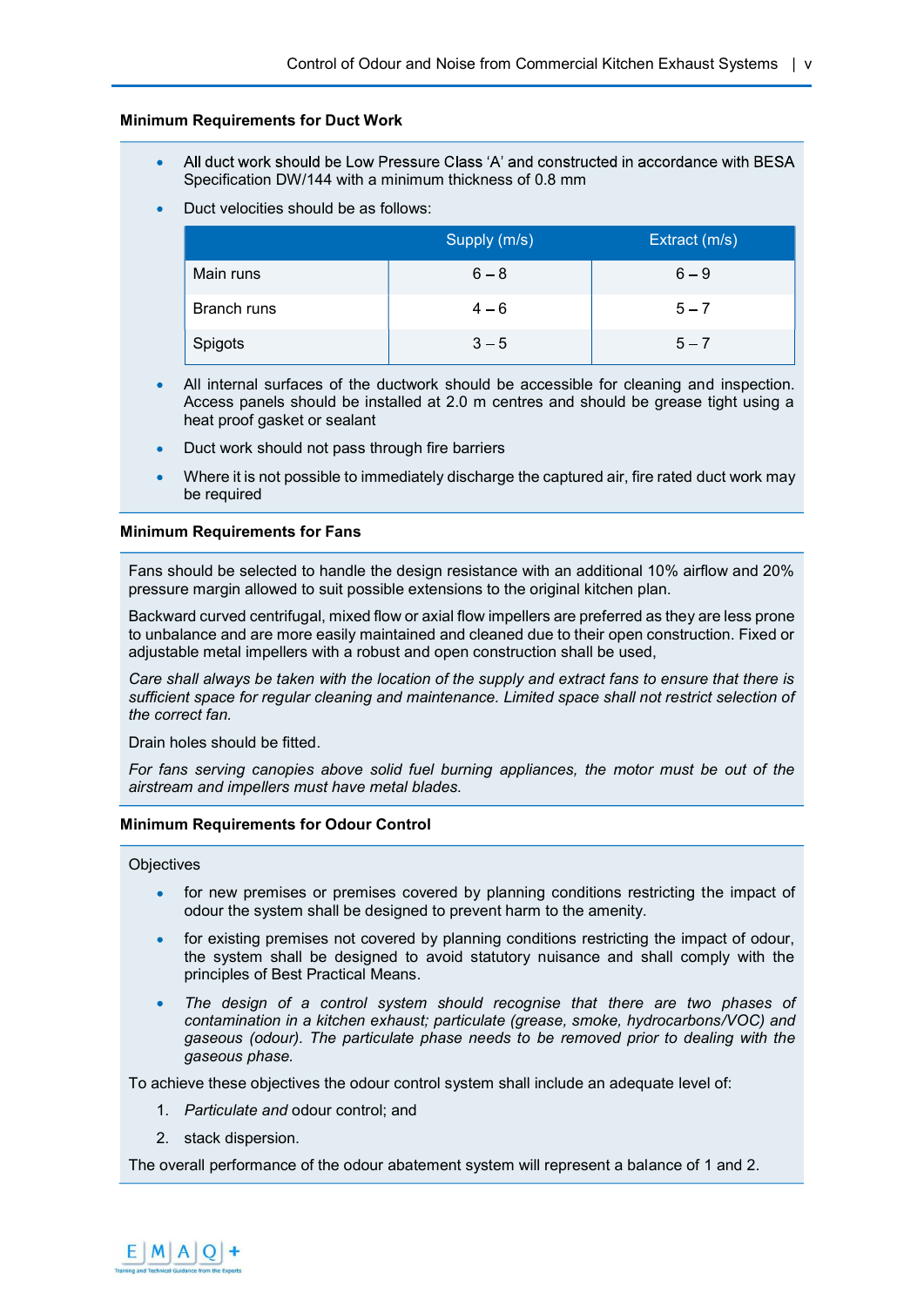#### Discharge stack

The discharge stack shall:

- 1. Discharge the extracted air not less than 1 m above the roof ridge of any building within 15 m of the vent serving the commercial kitchen. Additional odour control measures may still be required depending on the cooking type and frequency.
- 2. If 1 cannot be complied with for planning reasons, then the extracted air shall be discharged not less than 1 m above the roof eaves or dormer window of the building housing the commercial kitchen. A higher level of odour control measures than those required in part 1 may be required.
- 3. If 1 or 2 cannot be complied with for planning reasons, then higher level of odour control measures than those required in part 1 or 2 may be required.

#### Odour arrestment plant performance

Low to medium level control may include:

- 1. Fine filtration or ESP followed by carbon filtration (carbon filters rated with a 0.1 second residence time).
- 2. Fine filtration followed by counteractant/neutralising system to achieve the same level of control as 1.

High level odour control may include:

- 1. Fine filtration or ESP followed by carbon filtration (carbon filters rated with a 0.2 0.4 second residence time).
- 2. Fine filtration or ESP followed by UV ozone system to achieve the same level of control as 1.

Very high level of odour control may include:

- 1. Fine filtration or ESP followed by carbon filtration (carbon filters rated with a  $0.4 0.8$ ) second residence time).
- 2. Fine filtration or ESP followed by carbon filtration and by counteractant/neutralising system to achieve the same level of control as 1.
- 3. Fine filtration or ESP followed by UV ozone system to achieve the same level of control as 1.

In some instances where very high levels of control are required combinations or sacrificial levels of filtration may be employed.

Maintenance must be carried out to ensure these performance levels are always achieved.

#### Minimum Requirements for Noise Control

For new premises or premises covered by planning conditions restricting the impact of noise the system shall be designed to prevent an acoustic impact on the external environment and therefore harm to the amenity, as well as ensuring that noise exposure of kitchen staff does not constitute an occupational noise problem (see Control of Noise at Work Regulations 2005).

For existing premises not covered by planning conditions restricting the impact of noise, the system shall be designed to avoid statutory nuisance and shall comply with the principles of Best Practicable Means.

To achieve these objectives the noise control system shall include:

- control of noise at source to the greatest extent possible; and
- control of noise to the environment by taking acoustic considerations into account within duct, grille and termination design.

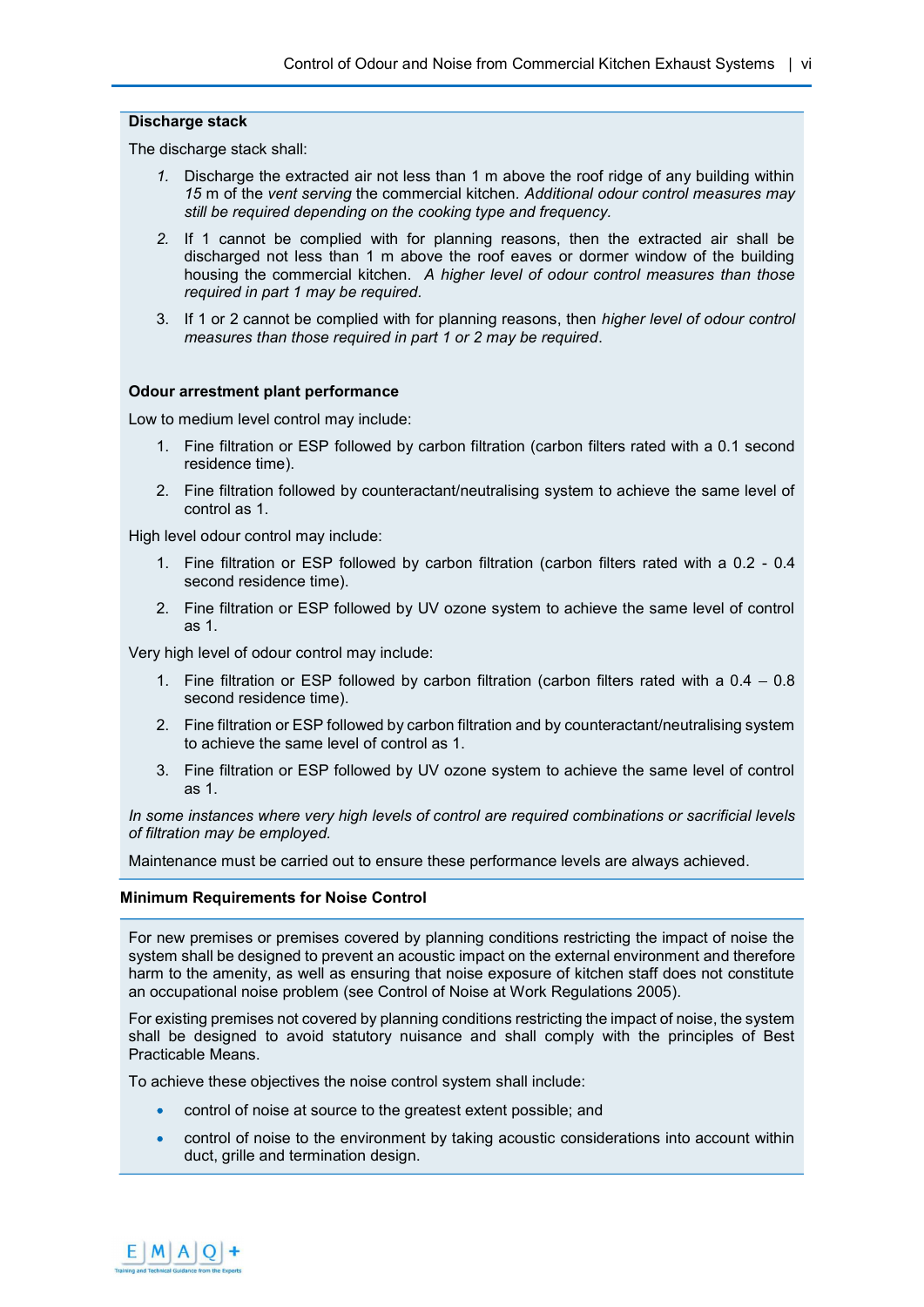The control system should meet the requirements laid down in BS4142: 2014 "Method for Rating and assessing industrial and commercial sound" or local standards where they exist (whichever is more appropriate).

Where in-line attenuators are used they shall be constructed so that there is no grease impregnation into the acoustic media. A protective membrane shall be specified for this purpose or this will reduce the design performance of the attenuator. This should be taken into account when selection is made.

It may be necessary to apply additional acoustic controls such as in line silencer or splitter attenuator after grease removal stages. Care should be taken to ensure that all such elements are capable of being accessed for cleansing purposes.

#### Minimum Requirements for Fire Suppression

Proprietors of commercial kitchens are under a duty to ensure that the fire precautions meet the requirements of The Regulatory Reform (Fire Safety) order 2005.

#### Minimum Requirements for Wood Burning Appliances

When serving a canopy above a wood burning appliance, the complete extract ductwork system shall be:

- Manufactured from stainless steel
- Constructed to DW/144 specification
- Have a minimum of 2-hour fire rating, tested and assessed to the latest version of BS476 part 24

Surface temperatures can reach in excess of 250°C so in these instances, in accordance with Building Control, the ductwork should be insulated to avoid heat transfer to adjacent combustible materials.

Solid Fuel Appliances should be considered separately when designing a safe and effective ventilation/control system.

#### **Maintenance**

Proprietors of commercial kitchens have a duty to ensure that the ventilation system serving their kitchen are maintained and operated effectively. Good maintenance is a prerequisite for ensuring that a system complies with Best Practicable Means under statutory nuisance provision and will form a key element of any scheme designed to minimise harm to the amenity under planning regulation. Good maintenance is required by the food hygiene regulations and will also minimise the risk of fire and minimise noise. The recommended cleaning period for grease extract system ductwork is:

| <b>Grease loading</b>                      |                                    | Daily usages    | Cleaning<br>interval (months |
|--------------------------------------------|------------------------------------|-----------------|------------------------------|
| Heavy use                                  |                                    | $6 - 12$ hours  | 3-6 months                   |
|                                            | Heavy/continuous grease production | $12 - 16$ hours | 2-3 months                   |
| Moderate grease production<br>Moderate use |                                    | $6 - 12$ hours  | $6-12$ months                |
|                                            |                                    | $12 - 16$ hours | 3-4 months                   |
| Light use                                  | No significant grease production   | $6 - 12$ hours  | 12 months                    |
|                                            |                                    | 12 - 16 hours   | 6 months                     |

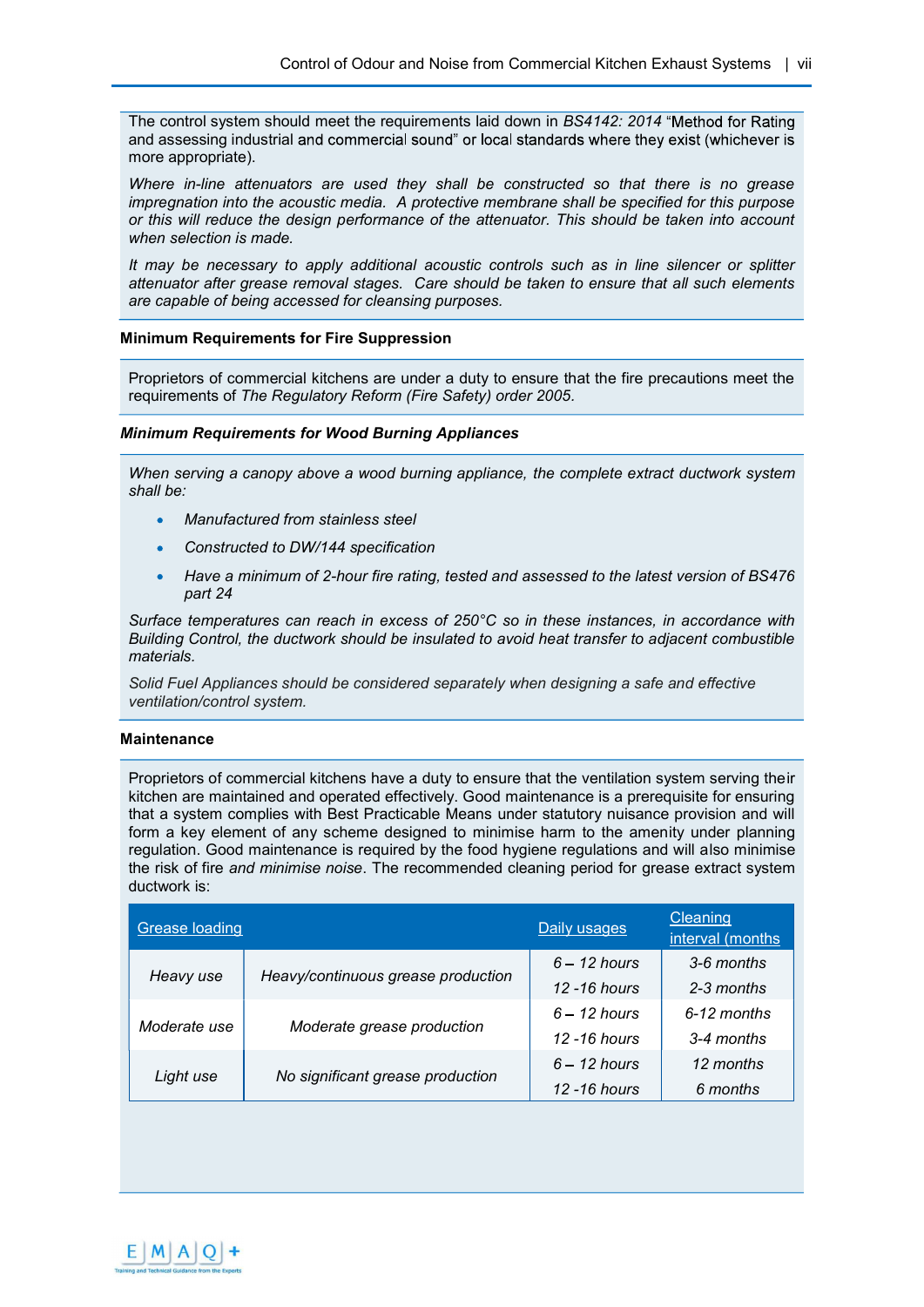### Recommendations for maintenance of odour control system include:

- System employing fine filtration and carbon filtration  $\bullet$ 
	- o Change fine filters every two weeks
	- o Change carbon filters every 4 to 6 months
- Use a system employing ESP and other in line abatement, typically  $\bullet$ 
	- o ESP systems cleaned, and sump emptied on a four weekly basis.
	- o UV-C systems used in line, cleaned on a four weekly basis
	- o Side Stream UV-C systems, cleaned every 3 to 6 months.
	- o Carbon filters with ESP pre-treatment change carbon filter every 6 to 12 months.

These time frames may increase or reduce for extreme or very light applications.